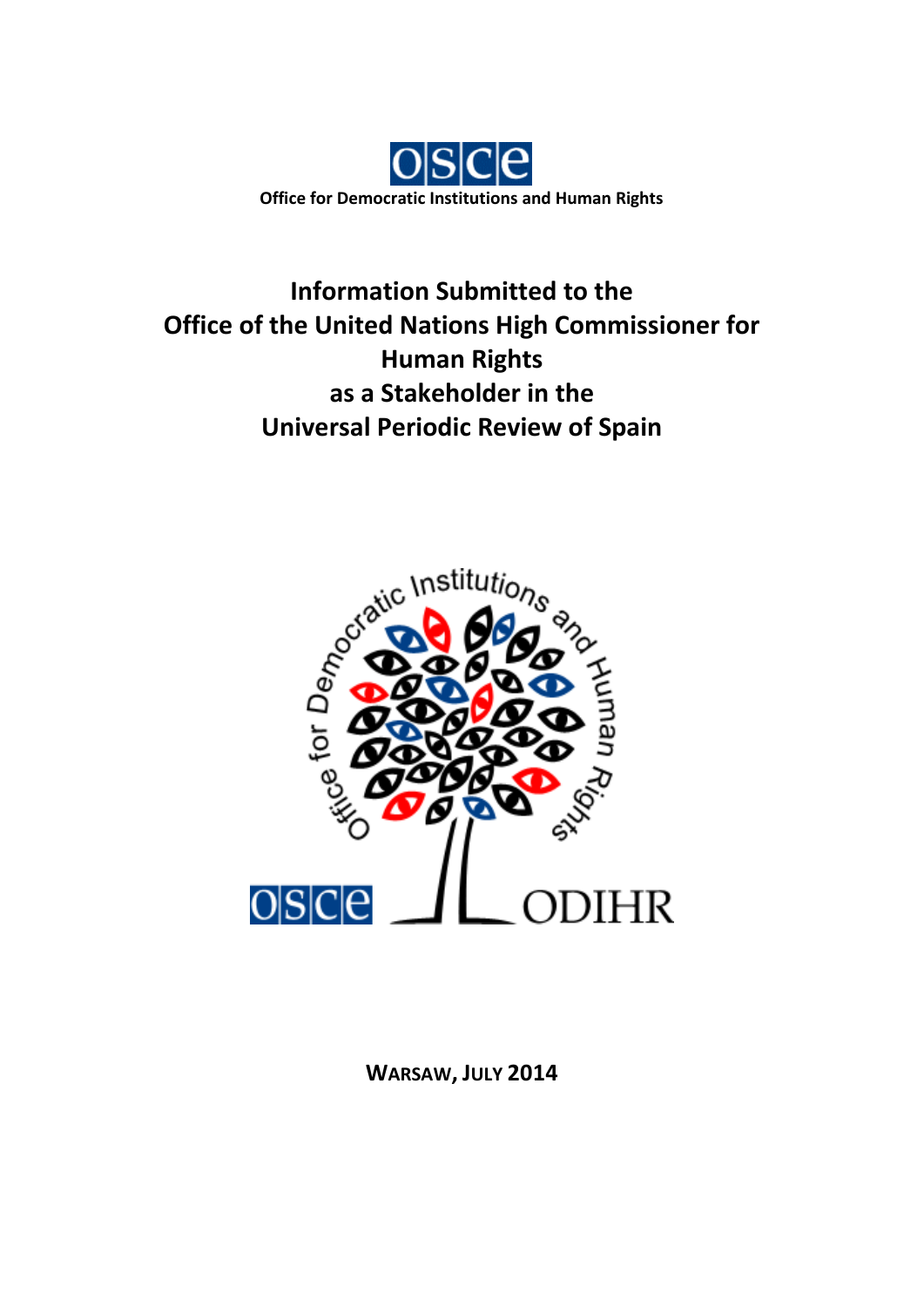**The following information is submitted by the Office for Democratic Institutions and Human Rights of the Organization for Security and Co-operation in Europe (OSCE/ODIHR) about an OSCE participating State under consideration in the Universal Periodic Review process:**

**Participating State:** Spain **UPR Session:** 21st Session

#### **Background**

<u>.</u>

Spain is a participating State in the Organization for Security and Co-operation in Europe (OSCE) and has thus undertaken and has recently reaffirmed a wide range of political commitments in the "human dimension" of security as outlined in relevant OSCE documents.<sup>1</sup> The OSCE Office for Democratic Institutions and Human Rights (OSCE/ODIHR) has been mandated by OSCE participating States, including Spain, to assist them in implementing their human dimension commitments. OSCE/ODIHR assistance includes election observation and assessment activities as well as monitoring and providing assessments, advice and recommendations relating to implementation of commitments in the fields of human rights, democracy, tolerance and non-discrimination, and the situation of Roma and Sinti in the OSCE area. The present submission provides publicly available country-specific information that may assist participants in the Universal Periodic Review process in assessing the situation in Spain and its implementation of past recommendations, as well as to formulate new recommendations that may be relevant to enhancing the enjoyment of human rights and fundamental freedoms.

### **Early Parliamentary Elections, 20 November 2011**

In response to an official invitation from the Permanent Mission of Spain to the OSCE, based on the recommendations of a Needs Assessment Mission (NAM) carried out from 10 to 13 October 2011, and in accordance with its mandate, the OSCE/ODIHR deployed an election assessment mission (EAM) to observe the 20 November 2011 early parliamentary elections. The OSCE/ODIHR EAM was headed by Nikolai Vulchanov and included five other experts, all drawn from six OSCE participating States. The EAM was based in Madrid, but made visits to Zaragoza, Lleida, Seville and Bilbao.

According to the mission's final report "The conduct of these elections reflected Spain's established democratic traditions. The elections were held in a professional and transparent manner. The electoral stakeholders appeared to have confidence at all stages of the process and voters had the opportunity to make an informed choice in a pluralistic electoral environment." The full report, together with its recommendations, can be found at <http://www.osce.org/odihr/elections/Spain/88222>

<sup>&</sup>lt;sup>1</sup> Compendium of OSCE Human Dimension Commitments, vol 1 and 2; Astana Commemorative Declaration, 2010.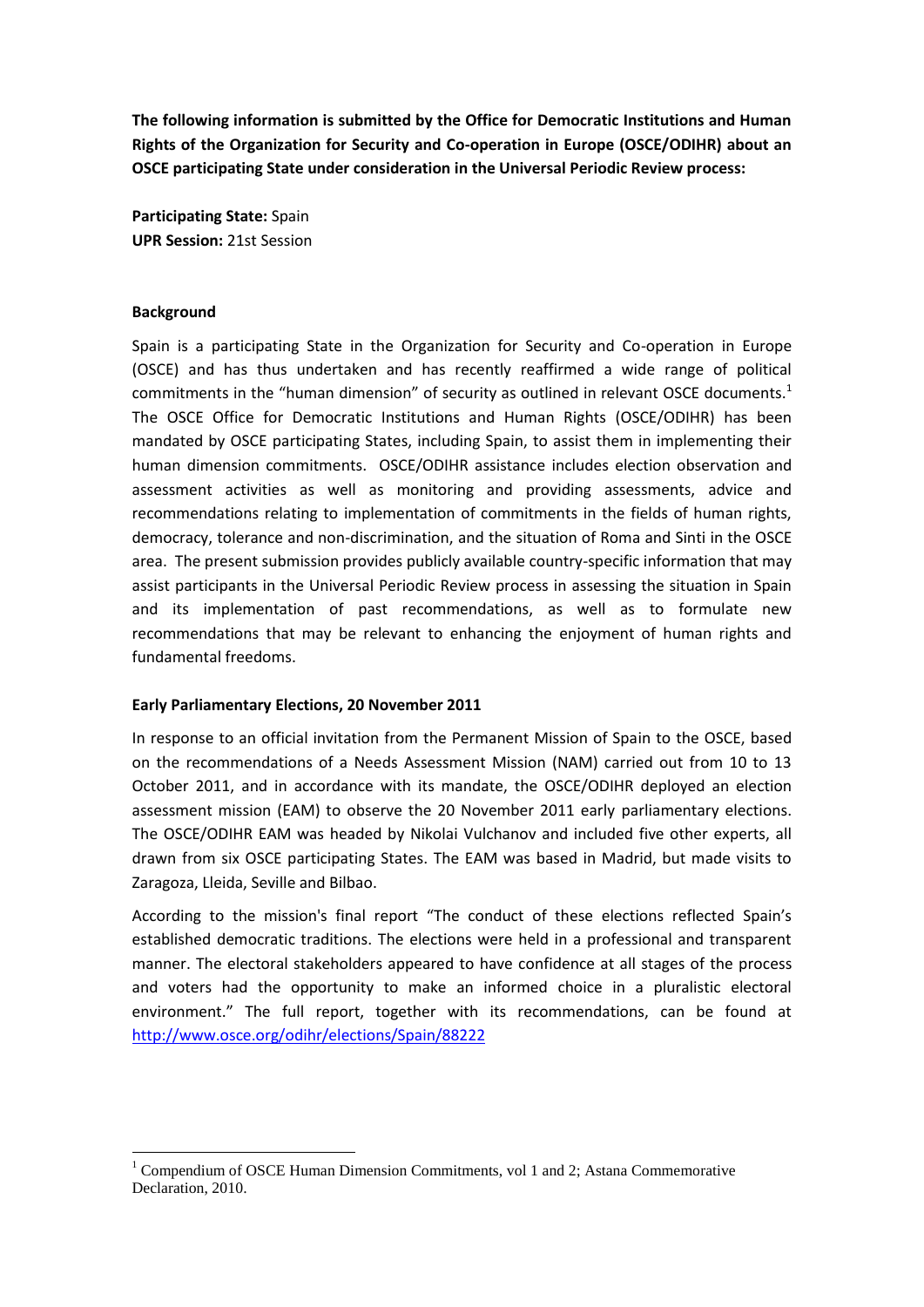### **Tolerance and non-discrimination issues, including incidents of and responses to hate crime**

OSCE participating States have made a number of commitments to promote tolerance and non-discrimination and specifically to combat hate crime, and the OSCE/ODIHR supports states in their implementation of those commitments. In this context, the OSCE/ODIHR produces an annual report on hate crime – *Incidents and Responses* – to highlight the prevalence of hate crimes and good practices that participating States and civil society have adopted to tackle them. It also helps participating States to design and draft legislation that effectively addresses hate crimes; provides training that builds the capacity of participating States' criminal justice systems and the law-enforcement officials, prosecutors and judges that staff them; raises awareness of hate crimes among governmental officials, civil society and international organizations; and supports the efforts of civil society to monitor and report hate crimes.

The report relies mainly on information and statistics provided by governments, since such data collection is primarily the responsibility of states, as is the responsibility to respond to hate crimes. As of 2012, 55 of the 57 OSCE participating States had appointed National Points of Contact on Combating Hate Crimes, to support ODIHR in its task of serving "as a collection point for information and statistics collected by participating States". The bulk of information for the report was gathered through the completion of an online questionnaire by National Points of Contact. The questionnaire for 2012 contained questions about the following areas: data-collection methods; legislation; reported hate crime data; and policies and initiatives.

Information concerning Spain in the most recent edition of the annual hate crimes report<sup>2</sup> includes the following:

Spain regularly reports hate crime data to ODIHR. Spain's Criminal Code contains a general penalty enhancement and substantive offence provisions.

The Ministry of Interior, the Intelligence Department of the National Police, the Intelligence Agency, the Intelligence Department of the Civil Guard, the Catalonia Regional Police and the Basque Country Regional Police are responsible for hate crime data collection. Spain publishes annual reports on discrimination and hate crimes. In 2012, $3$  Spain reported 261 hate crimes recorded by police. No sentenced or prosecuted hate crimes cases were reported. The hate crimes registered in 2012 were reported to ODIHR as "racism, xenophobia and related intolerance" but include various underlying biases.

In 2012, Spanish authorities trained 2,690 members of the Guardia Civil and local police to identify and register racist and xenophobic incidents. Spain also adopted a training manual for police and security forces that provides detailed information on key concepts, international and national standards, police best practices, and recommendations for a protocol on police practice in cases of racist or xenophobic crimes.

<u>.</u>

<sup>2</sup> http://tandis.odihr.pl/hcr2012/

<sup>&</sup>lt;sup>3</sup> see Spain's data reported to ODIHR at http://hatecrime.osce.org/spain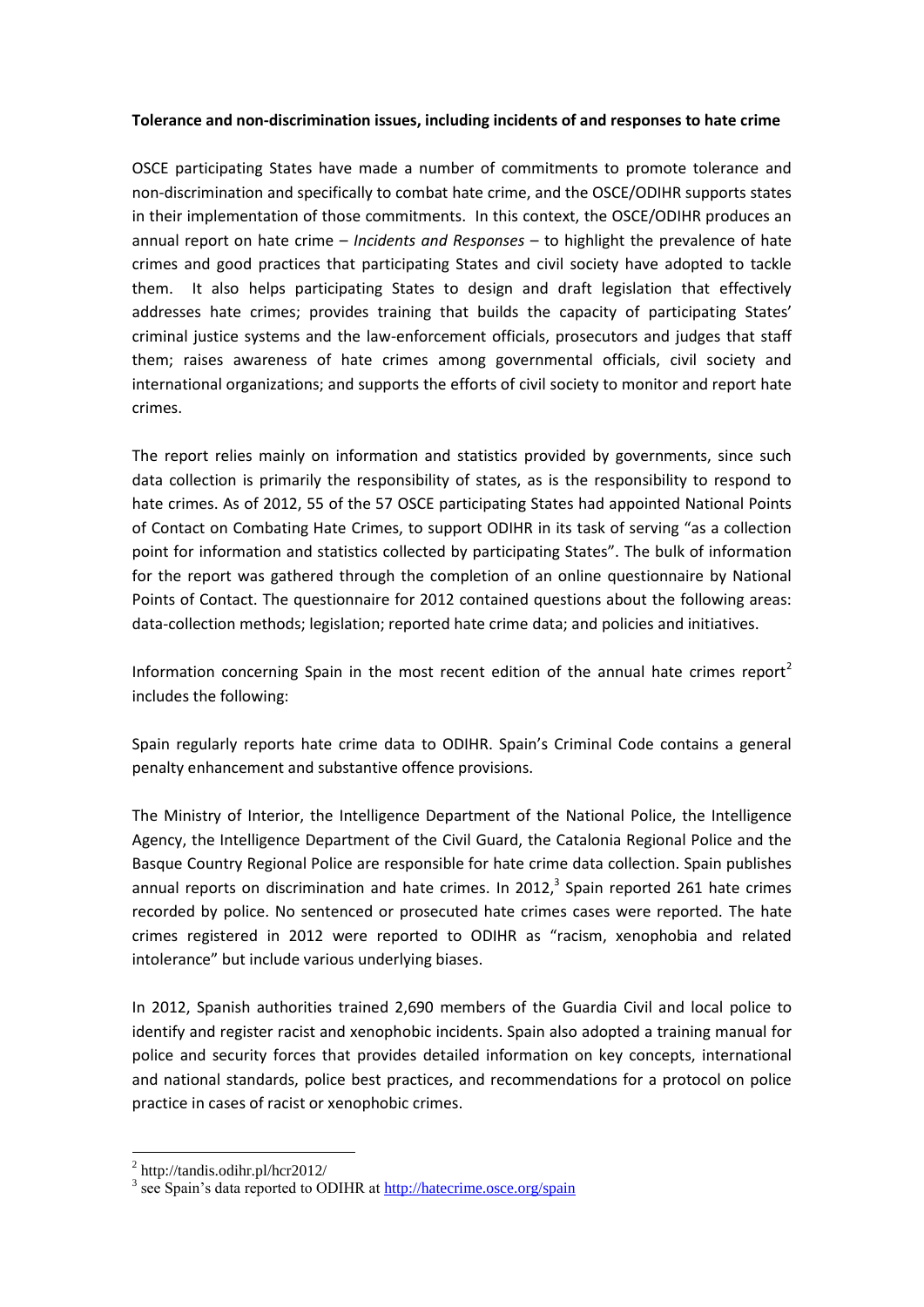In 2012, in Madrid, ODIHR conducted training on preventing and responding to hate crimes for 22 representatives of civil society organizations dealing with intolerance against Muslims in Spain.<sup>4</sup>

In 2012, Personal Representative of the Chair-in-Office on Combating anti-Semitism visited Spain. During this visit, he met with the government representatives and civil society organizations.

## **Roma and Sinti issues**

The OSCE/ODIHR has a specific mandate to assist participating States in implementing the OSCE Action Plan for Improving the Situation of Roma and Sinti within the OSCE Area<sup>5</sup>. The most recent Status Report on the implementation of the Action Plan was issued by ODIHR in 2013<sup>6</sup>. The report included the following information about the situation of Roma and Sinti in Spain.

Forced evictions of Roma immigrants from unauthorized campsites have been reported from Spain. The report notes that forced evictions are a constant threat to Roma living in precarious circumstances. Evictions often lead to worse living conditions and perpetuate the vulnerability and marginalization of Roma communities, and can create tensions with the residents of areas to which Roma communities are being resettled. However, the report also notes that Spain has achieved visible progress in addressing housing problems of Roma and Sinti communities, mostly through "urban regeneration and development projects", which are part of broader schemes of sustainable urban development.

In addition, the report notes that Roma in Spain continue to have precarious health conditions and that a significant part (15%) of the Roma population suffers from some sort of disability or chronic disease. The report also underlines that Roma migrants in Spain have been particularly affected by the economic crisis, leading to loss of employment. In the area of education, the report notes that in Spain fewer than one out of 10 Roma is reported to have completed upper-secondary education.

## **Country-specific ODIHR monitoring, assessment, co-operation and assistance activities**

Spain has been included in the current cycle (2013-2014) of ODIHR assembly monitoring. Following assurances from the Spanish authorities that they were willing to fully cooperate with an ODIHR assembly monitoring mission, ODIHR had initially planned to observe a march against the institution of the monarchy, which took place in Madrid on 28 September 2013. Regrettably, the ODIHR team had to leave Spain shortly before the assembly, after a last minute notification from the Spanish authorities that the monitoring team was no longer welcome.

After having clarified the matter with the Spanish authorities, on 22 March 2014 ODIHR was finally able to observe an assembly in Madrid that protested austerity measures and high

1

<sup>&</sup>lt;sup>4</sup> <http://www.osce.org/odihr/100110?download=true>

<sup>5</sup> <http://www.osce.org/odihr/17554>

<sup>6</sup> <http://www.osce.org/odihr/107406>